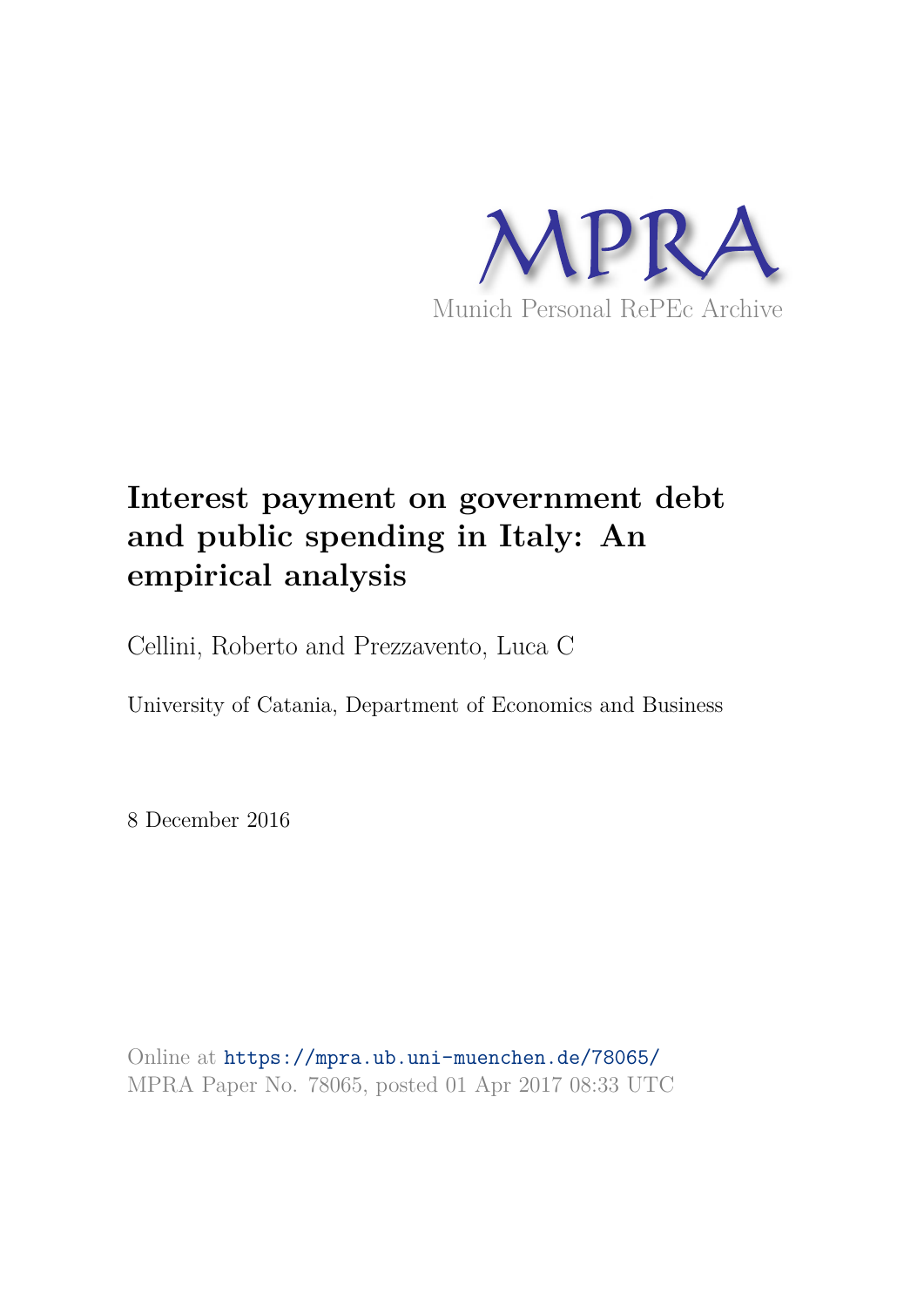## **Interest payment on government debt and public spending in Italy:**

## **An empirical analysis**

Roberto Cellini, Luca C. Prezzavento<sup>1</sup>

*(University of Catania, Department of Economics and Business)*

**Abstract:** This article investigates how the public expenditure structure, and the expenditures in specific fields of the public sector, are affected by the dynamics of interest payment on public debt, in the case of Italy. Italy has the third largest public debt in the world, and interest payments are of considerable size; though not steadily, however, their dynamics has been decreasing over the last two decades. This could have represented an opportunity for restructuring public expenditure. However, our results show that there is no effect of the dynamics of interest payments upon the dynamics of primary public expenditure. The result is based on the analysis of both Granger-causality links and simultaneous relations between interest payments and primary public expenditure. Public expenditure is considered in aggregate terms in current and capital account, and as articulated in a number of specific areas.

**Keywords:** Public debt; Public expenditure; Interest payment; Debt cost; Italy.

**JEL Classification:** H50, H61.

## **1. Introduction**

Interest payments on government debt is a great concern and a serious constraint for public spending, especially in countries with large stock of public debt. Contraction (or limited increase) of public expenditures in specific fields are often justified by policy-makers by resorting to obvious constraints deriving from interest payments; real or potential advantages deriving from interest payment reduction is an ever-green in election campaigns.

 It is beyond any doubt that the variation of debt cost can have a deep impact on the political choices concerning public spending. Here we aim at evaluating whether and how interest payments really affect the dynamics and structure of primary public expenditure, taking Italy as the case study.

<sup>&</sup>lt;sup>1</sup>Corresponding Author: Roberto Cellini, Department of Economics and Business - University of Catania. Corso Italia 55 - 95129, Catania, Italy. Tel +39 095 7537728, fax +39 0957537710, e-mail cellini@unict.it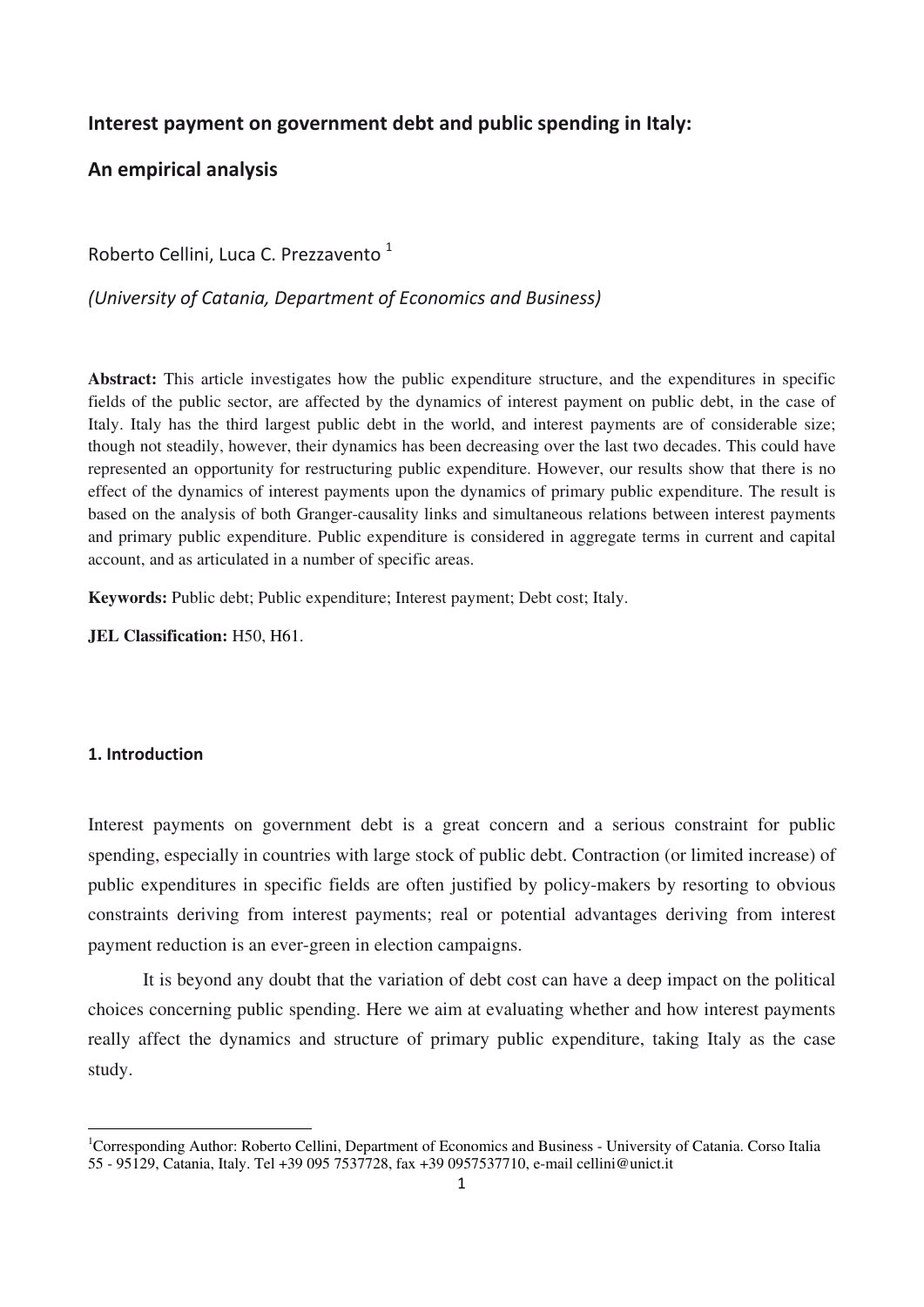Italy has the third largest stock of public debt in the world. Its interest payments have been decreasing, though not monotonically, over the last two decades. This pattern is substantially due to lower interest rates, firstly driven by the adoption of Euro and, subsequently, by the quantitative easing policy of the ECB. However, interest payment still represents a significant component of the Italian public expenditure, able to drive the primary surplus into a gross deficit in public balance.

 The evaluation of the changes in primary public spending due to the dynamics of the interest payment is the issue of the present analysis. However, our results show that the dynamics of interest payment have exerted insignificant effect on the dynamics of primary spending, in Italy over the last twenty years. Section 2 provides a description of the data under consideration. Section 3 provides the econometric analysis, aimed to detect possible influence of interest payments on specific components of public expenditure. Robustness checks of our conclusion are offered by Section 4. Comments and concluding remarks are gathered in Section 5.

### **2. Data**

The data under consideration are from official sources: data on interest payments and aggregate public accounting derive from AMECO (the database of the European Commission), while the data on specific government expenditures are from the Italian Ministry of Economic Development (database CPT - '*Conti Pubblici Territoriali*', i.e., RPA, 'Regional Public Account', in English). The latter databank, consistent with AMECO, provides data classified according to different criteria, including the sectoral criterion, and covering the expenses of the different layers of public administration (central State, regions, local administrations). The consideration of CPT as the datasource for analysing public expenditure structure is recommendable, because de-centralization processes have taken place in Italy over the time span under consideration, and some competencies and expenditures have been moved from the central state to regions or local administrations; this institutional change is immaterial to our purpose (and our data).<sup>2</sup> All data are freely downloadable from the web. $3$ 

 $2^2$  Note that we consider here the public expenditures from public administration (State, regions, local administration): CPT also provides data on expenditures of the so-called public administration in brad sense, which also include firms and enterprises under the control of state; however, the expenditures of these entities are not considered in our present analysis.

<sup>3</sup> See http://ec.europa.eu/economy\_finance/db\_indicators/ameco/index\_en.htm for AMECO, and http://www.agenziacoesione.gov.it/it/cpt/ for CPT; however, a file containing only the relevant series is available from the Authors upon request.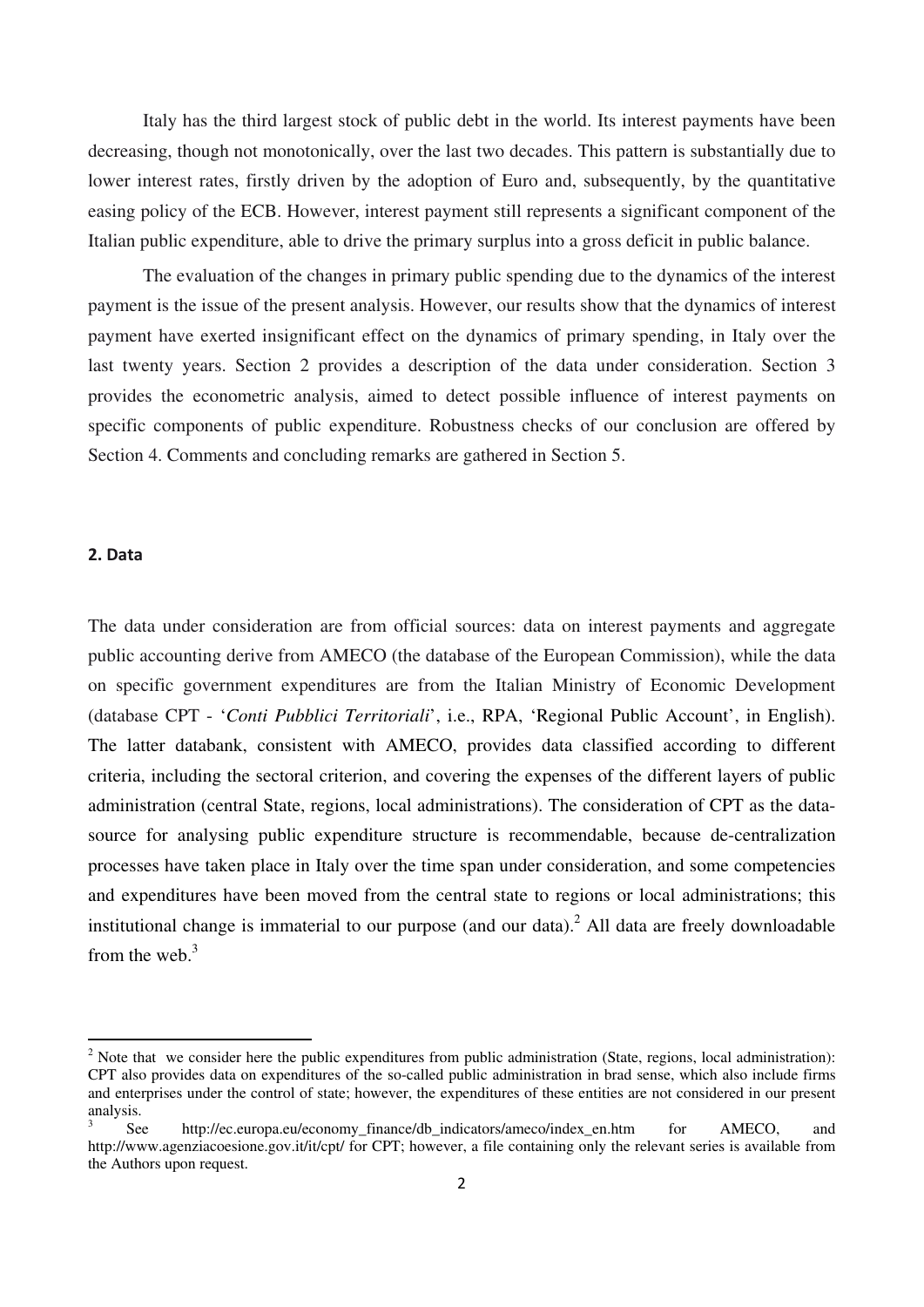Data from AMECO (namely, interest payments and total public spending in current and capital account, as well as social transfers) are available for the 1960-2015 timespan; the available timespan is restricted to 1996-2014 as to the CPT data (public expenditure for selected sectors). In this analysis we consider annual data over the period 1996-2014, even when longer time series are available.<sup>4</sup>

 Figure 1.a,b,c show the pattern of interest payments, in nominal and real terms, and as the share in total public spending, over the long run (1960-2015) in Italy. The pattern is driven by the amount of the stock of public debt, joint with the dynamics of interest rates – influenced by internal and external factors. We are not interested in discussing here the reasons that have driven the Italian public debt to peak at beyond 115% of GDP in 1996, starting from 65% in mid-1980s (this ratio has reached its maximum in 2014 at 132%, following the financial and economic crisis started in 2008). Nor are we interested in dealing with the macroeconomic effects of the fiscal consolidation policies, that have taken place in first decade of 2000s, in Italy as well as in most European countries.<sup>5</sup> As far as the unit cost of debt is concerned, we are clearly aware that it is endogenous to policy decisions, at least to some extent. However, its long-run movements are largely led by exogenous (international) factors, such as the increase of interest rates over the Reaganomics years (during the 1980s), or the decrease started in mid 1990s; the drop has been particularly high for Italy, thanks to its adhesion to Euro, and in the most recent years thanks to the ECB monetary policy. Figure 2 focuses on the last twenty years, and reports the pattern of interest payments in the recent period 1996-2014, in nominal and real terms. In nominal terms, expenditure for interest payments on public debt moved from 115 billion Euros in 1996 to 74.3 in 2014. Consider that, in this period, the price dynamics has been very moderate, so that dealing with nominal or real figures is pretty similar –as the graph makes clear. In what follows, we consider nominal figures, while the consideration of real figures will be done as a robustness check in the final section of our investigation.

<sup>&</sup>lt;sup>4</sup> When lagged variables are involved in the analysis, the first observations are missing for series available from 1996, while they are used for series available from 1960.

<sup>&</sup>lt;sup>5</sup> See, e.g., Alesina and Ardagna (2010), Corsetti et al. (2012), Perotti (2013), Acosta-Ormaechea and Morozumi (2013), Cafiso and Cellini (2014) on these issues.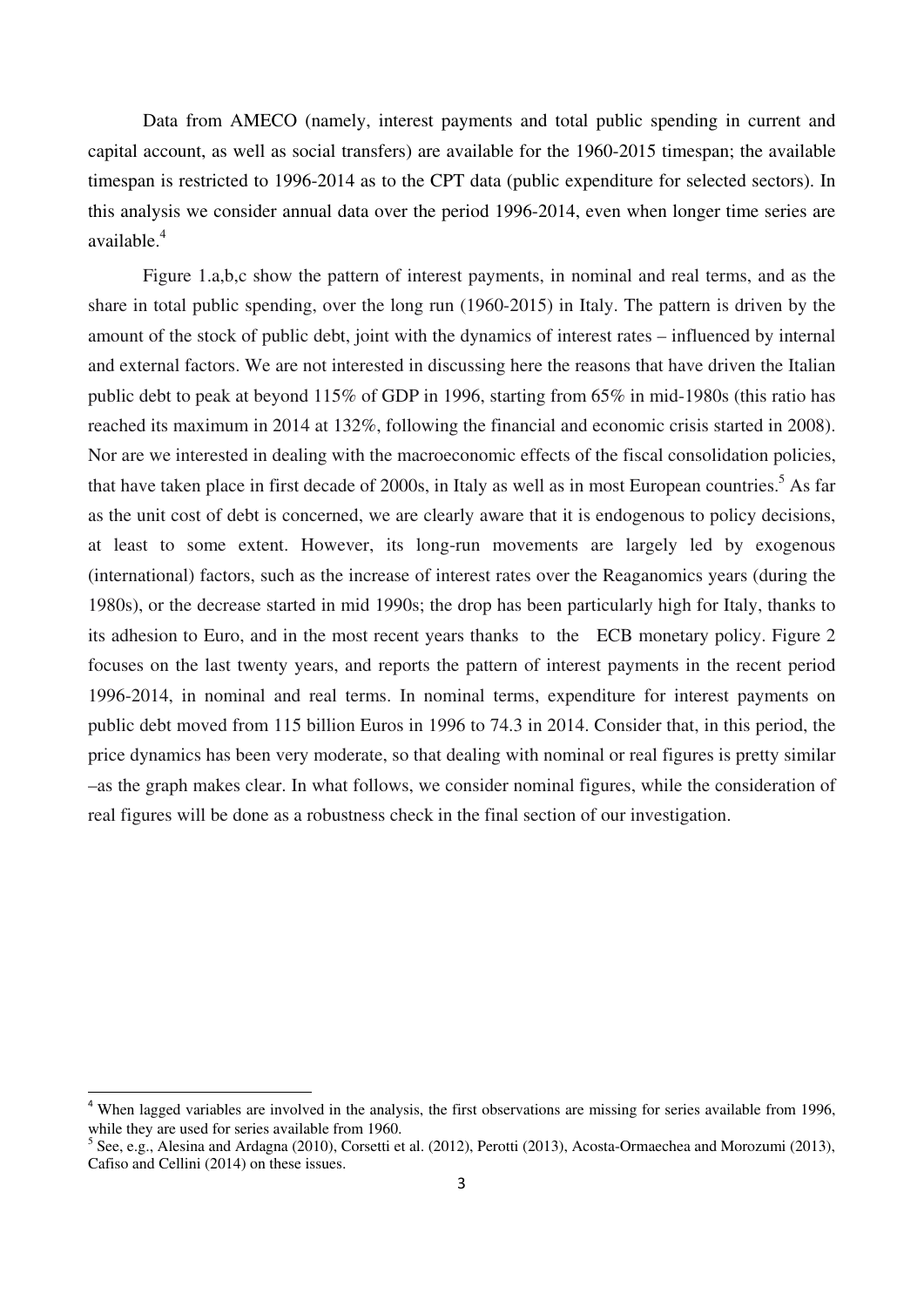

Figure 2 ‐ Pattern of public debt interest payment over 1996‐2015 (in nominal and real terms, price 1996)



 The series of payments for interest on the public debt (*INT*) will be treated as the explanatory variable (*x*-variable), and its effects will be investigated on a set of dependent *y*variables*.* Table 1 provides the descriptive statistics of all series under consideration, in level and in first-difference.

 Note that nominal total primary public expenditure has been steadily increasing over 1996- 2014: the minimum values for both current and capital expenses in nominal terms occur in 1996, while the maximum values are at the end of the time sample; the pattern in real terms is also steadily increasing (with exceptions for 2011 and 2012). At a first approximation, public expenditure in Italy has grown in nominal terms, also for any specific item under consideration, and the average value of the first-difference is positive for any considered item. However, at a closer look, the picture concerning the amount and the timing of increases and drops in nominal spending for specific items is mixed, and it makes sense to ask whether some relations exist between the dynamics of the expenditure on specific items and the pattern of interest payment.

 It is worth underlying once again that CPT aggregates the public expenditures of different layers of government (State, regions, local administration) for any specific item. Thus, it should appear not strange that, say, culture entails a similar amount of public expenditure as defence: at the central state level, defence expenditure is larger than the public spending for culture, but the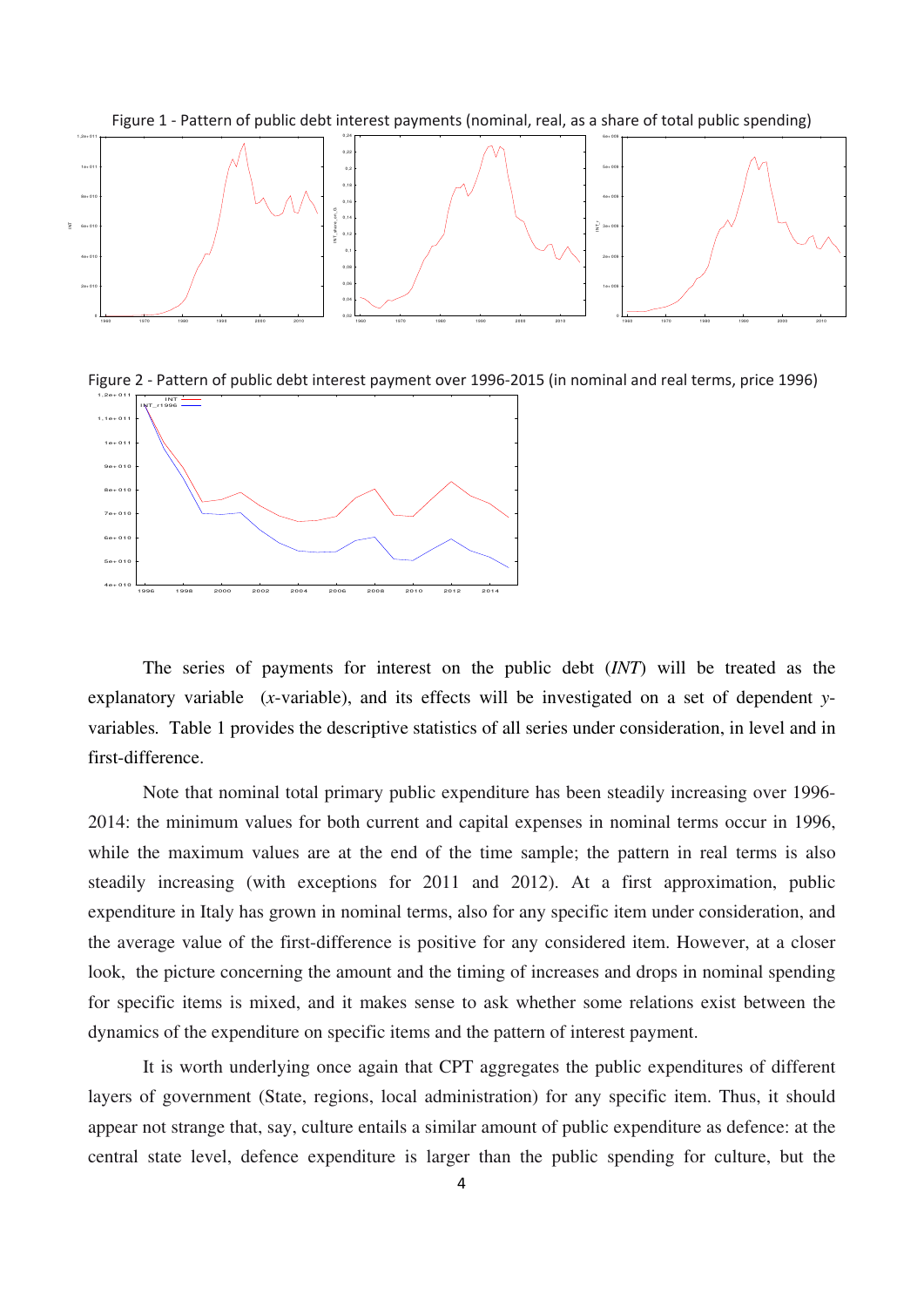opposite is true when considering expenses of regions and local administrations. Social transfers are mainly made by pension payment, and account by about one-third of public expenditure.

| <b>VARIABLE</b> | Description:<br>public                | Mean   | Min<br>(year)    | Max<br>(year)    | Mean             | Min<br>(year)      | Max<br>(year)   |  |
|-----------------|---------------------------------------|--------|------------------|------------------|------------------|--------------------|-----------------|--|
|                 | expenditure in                        | Level  |                  |                  | First-difference |                    |                 |  |
| <b>INT</b>      | Interests on<br>public debt           | 78.29  | 66.72<br>(2004)  | 115.58<br>(1996) | $-1.87$          | $-15.70$<br>(1997) | 7.79<br>(2007)  |  |
| <b>GCCN</b>     | Current account<br>(net of interests) | 554.15 | 379.63<br>(1996) | 690.90<br>(2014) | 17.85            | 14.31<br>(2011)    | 28.66<br>(2001) |  |
| <b>GCK</b>      | Capital account                       | 34.89  | 23.29<br>(1996)  | 44.43<br>(2013)  | 1.14             | $-0.28$<br>(2014)  | 2.04<br>(2002)  |  |
| <b>GSOCT</b>    | Social transfer                       | 246.15 | 165.77<br>(1996) | 326.86<br>(2014) | 8.95             | 4.13<br>(1998)     | 14.36<br>(2009) |  |
| <b>GDEFEN</b>   | Defence (military)                    | 13.93  | 8.64<br>(1997)   | 18.51<br>(2009)  | 0.28             | $-3.56$<br>(2010)  | 3.24<br>(2008)  |  |
| <b>GHEALTH</b>  | Health                                | 85.07  | 50.00<br>(1996)  | 115.30<br>(2012) | 3.03             | $-10.58$<br>(2014) | 11.54<br>(2012) |  |
| <b>GEDU</b>     | Education                             | 49.22  | 36.17<br>(1996)  | 57.68<br>(2008)  | 0.85             | $-2.43$<br>(2007)  | 6.44<br>(2001)  |  |
| <b>GCULT</b>    | Culture                               | 11.09  | 7.16<br>(1996)   | 18.71<br>(2004)  | 0.05             | $-3.52$<br>(2008)  | 5.87<br>(2004)  |  |
| <b>GTUR</b>     | Tourism                               | 1.34   | 0.94<br>(2014)   | 1.65<br>(2006)   | $-0.07$          | $-0.29$<br>(2010)  | 0.25<br>(1998)  |  |

Table 1 ‐ Series under consideration (1996‐2014)

Note: all figures are in billion Euros, current value.

## **3. Regression analysis**

First, we evaluate whether Granger-causality links (Granger, 1969, 1988) exist. Of course, we expect no-Granger causality from the expenditure on specific items to the payment for interests on debt, since the latter variable is largely depending on external factors, and has an exogenous nature. Admittedly, specific policy choices concerning the public balance and the expectations on debt sustainability may influence the interest payment, but this aspect is hard to be captured by the dynamics of the expenditure on specific areas of government action. It is more interesting to evaluate whether the payments for interest on debt have an influence (in the sense of Granger causality) upon specific areas of public spending. The motivation behind this research question is to evaluate whether or not the reduction (or the increase) of the interest payment has an impact on the dynamics of the public expenditure in specific areas. Table 2 provides the results of this simple exercise.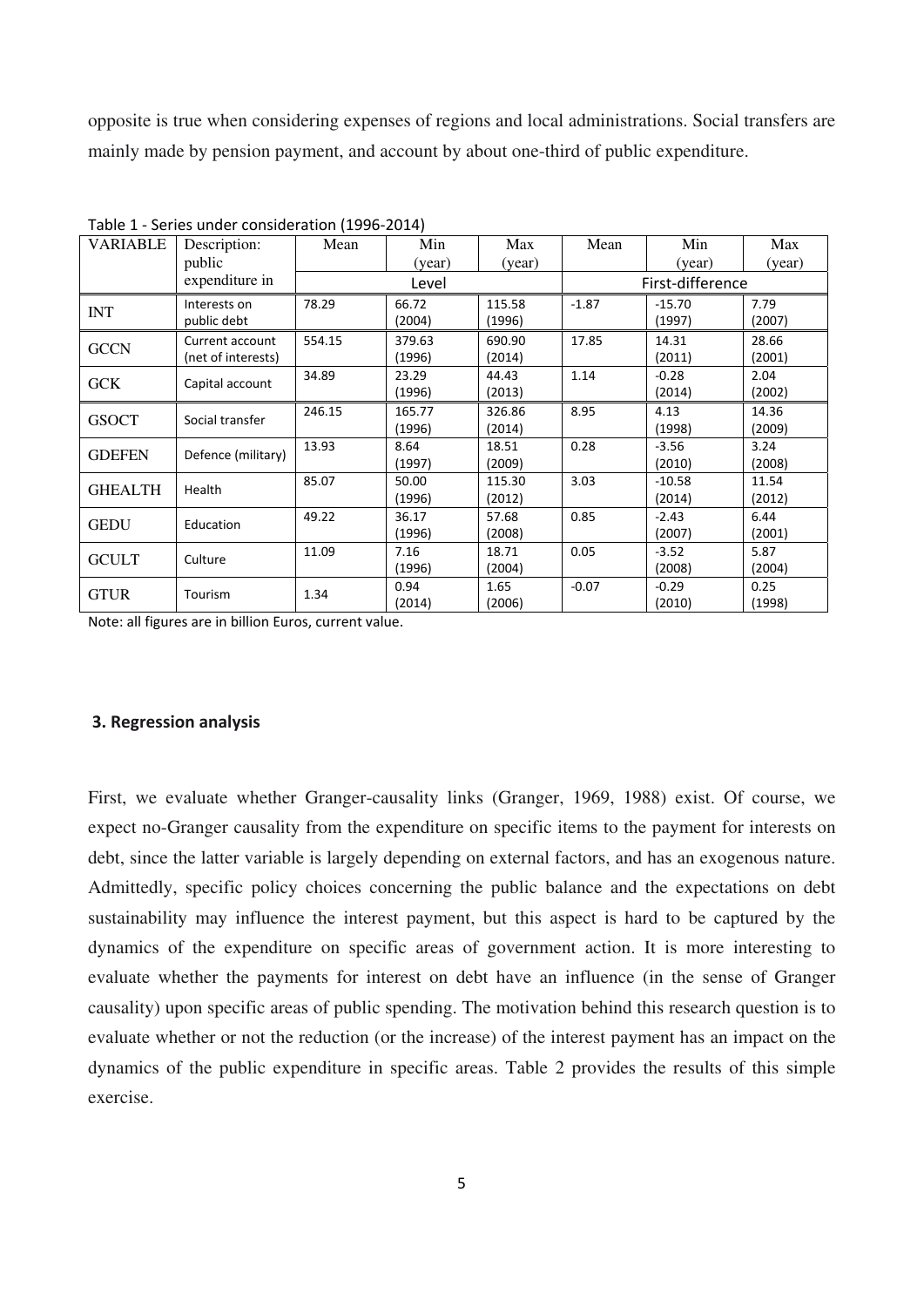|                     | $\Delta$ Interest $\rightarrow \Delta y$ |                   | $\Delta y \rightarrow \Delta Interst$ |                   |  |
|---------------------|------------------------------------------|-------------------|---------------------------------------|-------------------|--|
|                     | 1A                                       | 1B                | 2A                                    | 2B                |  |
| <i>v</i> -variable: | (one lag)                                | (two lags)        | (one lag)                             | (two lags)        |  |
| <b>GCCN</b>         | $F_{1.17} = 2.66$                        | $F_{2.15} = 2.38$ | $F_{1.17} = 1.61$                     | $F_{2.15} = 1.81$ |  |
|                     | $p=0.121$                                | $p=0.126$         | $p=0.221$                             | $p=0.198$         |  |
| <b>GCK</b>          | $F_{1.17} = 0.58$                        | $F_{2.15} = 0.55$ | $F_{1.17} = 0.09$                     | $F_{2.15} = 0.78$ |  |
|                     | $p=0.455$                                | $p=0.591$         | $p=0.761$                             | $p=0.477$         |  |
| <b>GSOCT</b>        | $F_{1,14} = 11.15***$                    | $F_{2,11} = 2.62$ | $F_{1.14} = 0.003$                    | $F_{2.11} = 0.95$ |  |
|                     | $p=0.005$                                | $p=0.117$         | $p=0.954$                             | $p=0.416$         |  |
| <b>GDEFEN</b>       | $F_{1,14} = 0.70$                        | $F_{2,11} = 0.35$ | $F_{1.14} = 3.09$                     | $F_{2.11} = 1.87$ |  |
|                     | $p=0.416$                                | $p=0.712$         | $p=0.100$                             | $p=0.200$         |  |
| <b>GHEALTH</b>      | $F_{1,14} = 0.02$                        | $F_{2,11} = 0.98$ | $F_{1.14} = 1.70$                     | $F_{2,11} = 1.38$ |  |
|                     | $p=0.878$                                | $p=0.405$         | $p=0.213$                             | $p=0.292$         |  |
| <b>GEDU</b>         | $F_{1,14} = 0.14$                        | $F_{2,11} = 0.85$ | $F_{1.14} = 1.52$                     | $F_{2.11} = 0.87$ |  |
|                     | $p=0.717$                                | $p=0.453$         | $p=0.238$                             | $p=0.448$         |  |
| <b>GCULT</b>        | $F_{1,14} = 4.78$ **                     | $F_{2,11} = 2.77$ | $F_{1.14} = 0.28$                     | $F_{2.11} = 0.67$ |  |
|                     | $p=0.046$                                | $p=0.106$         | $p=0.603$                             | $p=0.530$         |  |
| <b>GTUR</b>         | $F_{1.14} = 0.94$                        | $F_{2,11} = 0.36$ | $F_{1,14} = 0.91$                     | $F_{2.11} = 0.88$ |  |
|                     | $p=0.350$                                | $p=0.357$         | $p=0.603$                             | $p=0.440$         |  |

Table 2.‐ Granger‐causality

Note: In Column 1A, the test on the null hypothesis  $\beta_1 = 0$  is reported w.r.t. regression equation  $\Delta y_t = \alpha_0 + \alpha_1 \Delta y_{t-1} + \beta_1 \Delta x_{t-1} + u_t$  where *x* denotes the interest payment, and *y* is the primary public expenditures under investigation. Column 1B considers Granger-causality with two lags, i.e., it reports the result of the test on the null  $\beta_1 = \beta_2 = 0$  w.r.t. regression equation  $\Delta y_t = \alpha_0 + \alpha_1 \Delta y_{t-1} + \alpha_2 \Delta y_{t-2} + \beta_1 \Delta x_{t-1} + \beta_2 \Delta x_{t-2} + u_t$ . Column 2A and 2B report the test on the Granger‐causality running from y to x, considering one or two lags, respectively. In all cases, the null is the absence of Granger‐causality. Time sample is 1996‐2014 for all variables; for INT,GCC and GCK observations are available for the 1960-2015 time-span, so that introduction of lagged variables do not imply missing observations.

 It is not surprising that the variation of *y*-variable *does not* Granger-cause the variation of expenses for interests, and this holds for each of the *y*-variables under consideration. It is more interesting to note that, generally speaking, no Granger-causality links emerge, running from for the variation of interest payments to the variation of the considered *y*-variables. The two exceptions regards the social transfers and the public expenditure in culture, which appear to be Grangercaused by interest payment, in the case of one lag. However, in the case of social transfers, the corresponding regression provides a positive coefficient linking the social transfers to the one-yearlagged interest payments: an increase of interest payments leads to a subsequent increase in social transfers -which has no meaning from an economic point of view. For this reason, we are induced to believe that the emerging Granger-causality is the outcome from spurious relation. In the case of expenditure on culture, the regression coefficient shows a negative sign, indicating that a reduction in interest payment leads to a subsequent increase in public spending in culture. Admittedly, this outcome is interesting, and we have tried to investigate further, to understand whether it can tell a story. For instance, one could argue that Granger-causality may emerge for the expenditure on items whose size is limited while interest payment is not able to Granger-cause expenditure on items of large size. However, the story is far from being robust and convincing. Indeed, causality disappears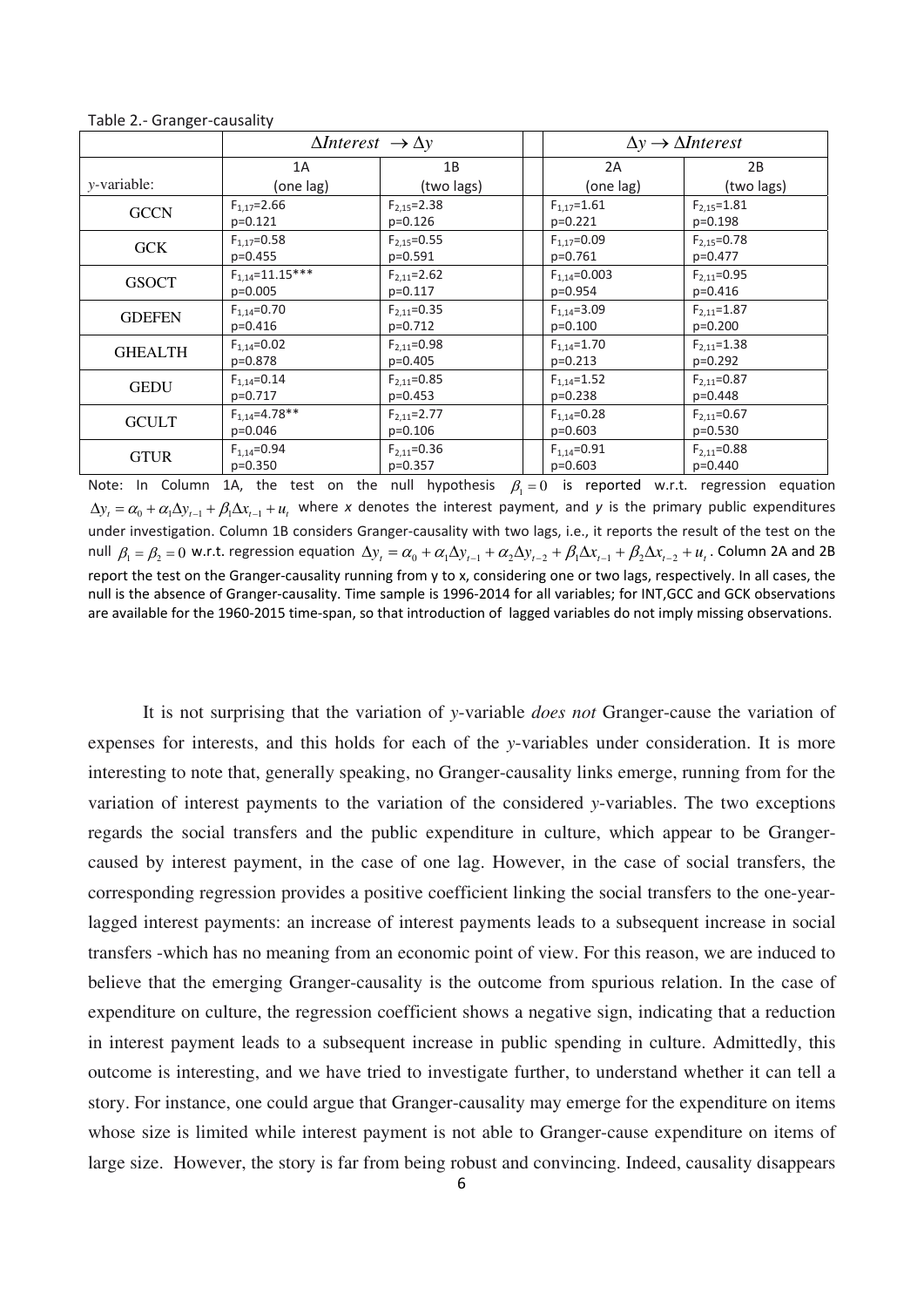if two lags are considered (as the Table 2 makes clear). Moreover, the absence of causality emerges for a number of areas, of similar size as culture, for which we have checked: for instance, public expenditure in tourism. Again, at a closer look at data, the causality in the case of expenditure in culture is driven by the expenditures from the local administrations, while no causality emerges if we select the Central State expenditure in culture. Thus, the emergence of causality in this area appears to us as a spurious result, rather than a sign of a robust relation, or a part of a wider story.

 The result of the absence of Granger-causality is robust to the consideration of one or two lags in all other cases. Thus, our first conclusion is clear-cut: the dynamics of interest payments did not affect the primary public expenditure (in aggregate terms, in current or capital account), nor the public expenditure in a number of specific areas. That is, the structure of primary public spending is not affected (in the sense of Granger-causality) by the dynamics of interest payment.

 As far as simultaneous relations between variations of variables under scrutiny are concerned, we investigate the following regression equation:

(1) 
$$
\Delta y_t = a_0 + a_1 \Delta y_{t-1} + b \Delta x_t + e_t
$$

where *x* denotes the payments for interest, and *y* is any variable in the set of primary public expenditures under investigation. Though rather 'basic', such a specification is appropriate to our goal and our datasets; Table 3 provides the results.

|                  |                    | $\cdots$ - $\alpha$ |                    |                   |                    |                    |                   |                   |
|------------------|--------------------|---------------------|--------------------|-------------------|--------------------|--------------------|-------------------|-------------------|
|                  | <b>GCCN</b>        | <b>GCK</b>          | <b>GSOCT</b>       | <b>GDEFEN</b>     | <b>GHEALTH</b>     | <b>GEDU</b>        | <b>GCULT</b>      | <b>GTUR</b>       |
| a <sub>0</sub>   | $6.59e+09$         | 1.74                | $6.39e+06**$       | 446321            | $3.34e+06*$        | $1.08e + 06$       | $-31207$          | $-16682$          |
|                  | (1.59)             | (0.67)              | (2.70)             | (1.02)            | (1.86)             | (1.47)             | $(-0.05)$         | $(-0.57)$         |
|                  | $0.63**$           | $0.78***$           | 0.26               | $-0.04$           | 0.07               | $-0.28$            | $-0.08$           | 0.06              |
| a <sub>I</sub>   | (2.74)             | (3.99)              | (1.03)             | $(-0.14)$         | (0.20)             | $(-1.02)$          | $(-0.32)$         | (0.24)            |
| $\boldsymbol{b}$ | 0.21               | 0.0002              | $-0.019$           | 0.02              | 0.27               | $-0.03$            | $-0.05$           | $-0.006$          |
|                  | (0.82)             | (0.02)              | (-0.178)           | (0.300)           | (1.43)             | $(-0.03)$          | $(-0.48)$         | $(-1.329)$        |
| $R^2$            | 0.31               | 0.48                | 0.07               | 0.01              | 0.13               | 0.07               | 0.02              | 0.14              |
| $\mathbf{F}$     | $F_{2,17}=3.77$ ** | $F_{2,17}=7.99***$  | $F_{2,14} = 0.56$  | $F_{2.14} = 0.07$ | $F_{2.14} = 0.040$ | $F_{2.14} = 0.55$  | $F_{2.14} = 0.18$ | $F_{2.14} = 1.16$ |
|                  | $(p=0.04)$         | $(p=0.003)$         | $(p=0.58)$         | $(p=0.93)$        | $(p=0.93)$         | $(p=0.59)$         | $(p=0.84)$        | $(p=0.34)$        |
| Autocor          | $F_{1.16} = 2.70$  | $F_{1,16} = 0.07$   | $F_{1,13} = 3.96*$ | $F_{1,13} = 0.02$ | $F_{1,13} = 0.40$  | $F_{1,13} = 0.39$  | $F_{1,13}=4.5*$   | $F_{1,13} = 0.03$ |
| test             | $(p=0.12)$         | $(p=0.79)$          | $(p=0.07)$         | $(p=0.88)$        | $(p=0.53)$         | $(p=0.55)$         | $(p=0.053)$       | $(p=0.958)$       |
| Test on          | $F_{1,17}=0.67$    | $F_{1,17} = 0.0002$ | $F_{1,14} = 0.03$  | $F_{1.14} = 0.09$ | $F_{1.14} = 2.05$  | $F_{1,14} = 0.001$ | $F_{1,14}=0.23$   | $F_{1,14} = 1.76$ |
| $b=0$            | $(p=0.423)$        | $(p=0.987)$         | (0.860)            | (0.768)           | (0.174)            | (0.978)            | (0.640)           | (0.205)           |

Table 3.‐ Simultaneous relations (regression equation (1)).

Note: t-statistics in parenthesis. \*/\*\*/\*\*\* denote significance at the 10%, 5%, 1% level, respectively. Autocorrelation test is the Breush‐Godfrey LM test on residual serial autocorrelation (one lag).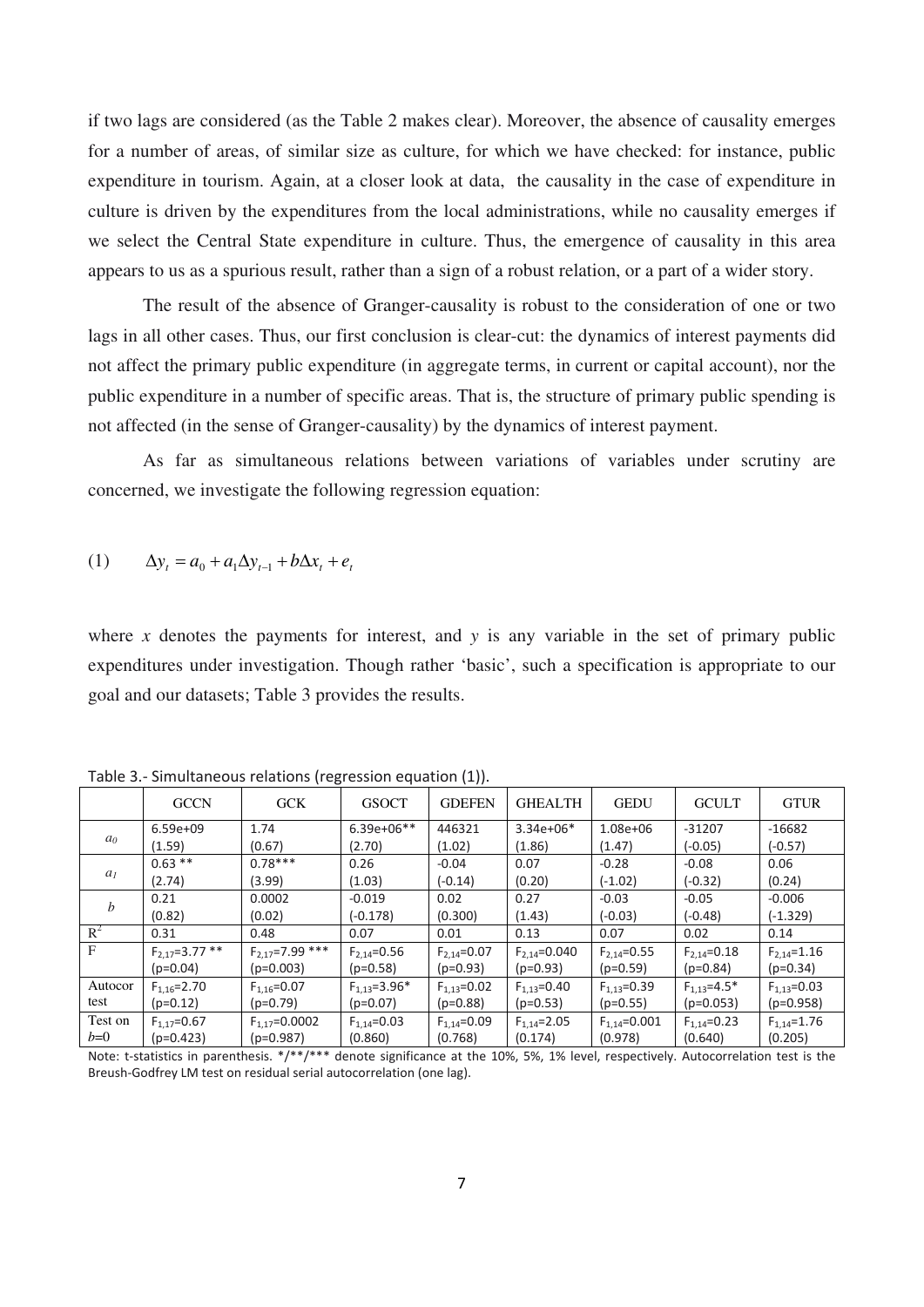In no cases, coefficient *b* is statistically significant at the 95% confidence level. This means that the variation of interest payment does not exert any simultaneous effect on the public spending in the area under consideration. More in general, the regression equation is globally not significant in all cases concerning specific areas, as the very poor *F* statistics make clear.

## **4. Result robustness and further checks**

The result of the absence of significant effect of the dynamics of interest payment upon both the whole primary public expenditure and the public expenditure in specific areas is robust to the consideration of different specification designs: the inclusion of a deterministic linear trend and/or the inclusion of further lags of the explanatory variable do not change the substantial outcome of the analysis. Neither the consideration of the variables in real terms –using the gross domestic product deflator– with reference to both *x* and *y* variables, drive to different pieces of evidence. Detailed results are available from the Authors.

 A point worth investigating concerns the possibility of *asymmetric effects* of increase or decrease in the amount of interest payment upon the dynamics of public expenditures under scrutiny. To this end we consider the following specification:

(2) 
$$
\Delta y_t = a_0 + a_1 \Delta y_{t-1} + b_1 \Delta x_t^{pos} + b_2 \Delta x_t^{neg} + e_t
$$

where variable  $\Delta x$  is split into two separate variables, according to the occurrence of a positive or a negative value; that is,

$$
\Delta x_t^{pos} = \begin{cases} \Delta x_t & \text{if } \Delta x_t > 0 \\ 0 & \text{otherwise} \end{cases} ; \qquad \Delta x_t^{neg} = \begin{cases} \Delta x_t & \text{if } \Delta x_t < 0 \\ 0 & \text{otherwise} \end{cases}
$$

In the sample under consideration,  $\Delta x$  is positive (negative) in 8 (10) out of 18 available observations.<sup>6</sup> We are interested in evaluating the statistical significance of coefficients  $b_1$  and  $b_2$ ,

<sup>&</sup>lt;sup>6</sup> For the interest rate payments (as well as for public expenditure in current and capital account), we have observations for the sample 1960 to 2015, so that the observation referred to the first-difference in 1996 is available; however, the 1996 observation is not used in multiple regressions considering public spending in specific sectors, since these observations are available for the sample 1996-2014.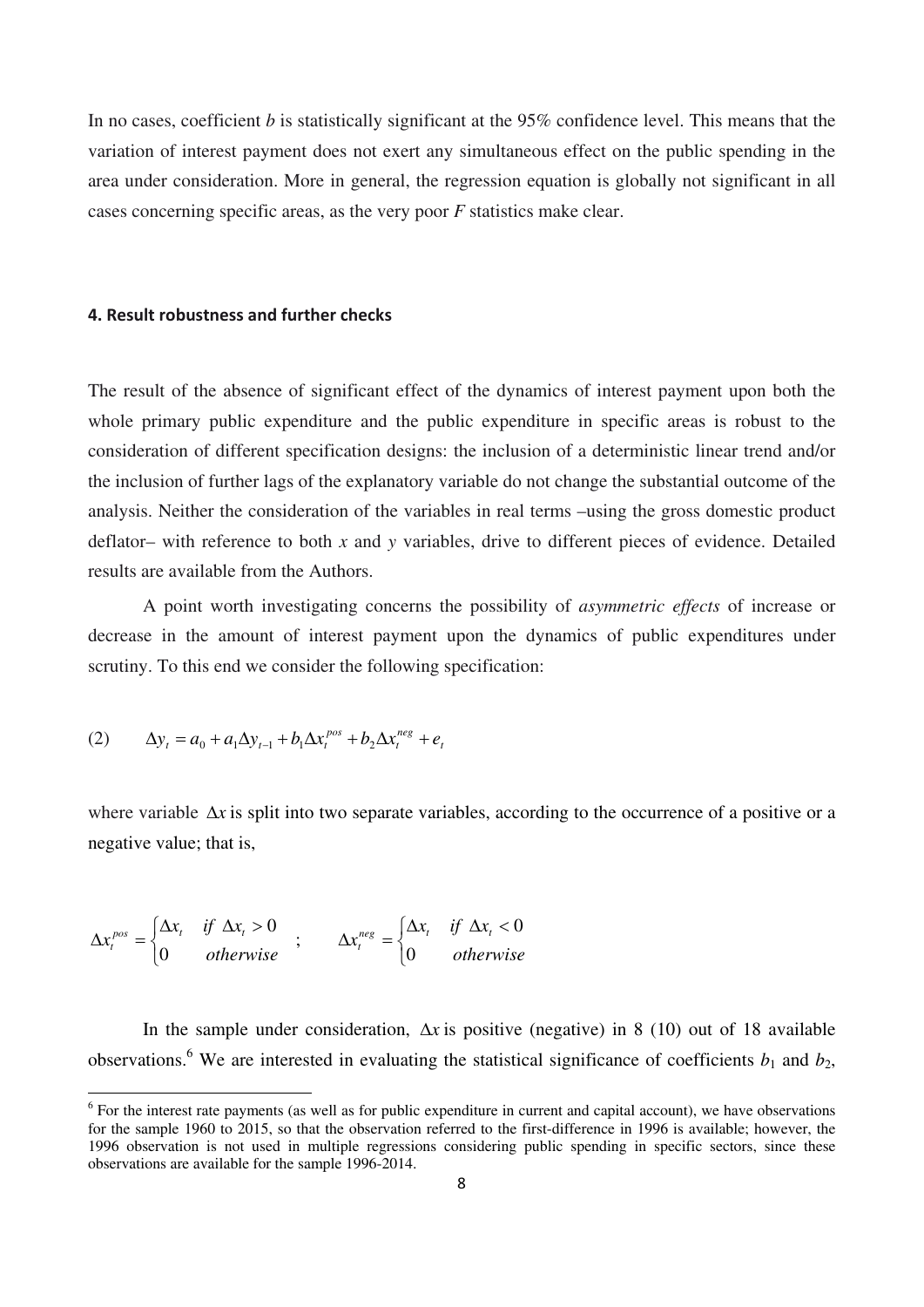and in evaluating the result of a test on the equality  $b_1=b_2$ . Results are reported in Table 4. In all cases, *b*-coefficients are statistically insignificant, and no asymmetric effect between positive and negative differences emerges. Thus, once again, the variation in interest payment have not exerted any effect on the dynamics of specific primary expenditures. This result also applies to the regression equations pertaining real variables.<sup>7</sup>

|                | <b>GCN</b>         | GCK                | <b>GSOCT</b>       | <b>GDEFENSE</b>   | <b>GHEALTH</b>    | <b>GEDU</b>       | <b>GCULT</b>      | <b>GTUR</b>     |
|----------------|--------------------|--------------------|--------------------|-------------------|-------------------|-------------------|-------------------|-----------------|
| a <sub>0</sub> | 9870e+06           | 532e+06            | $5.015e+06$        | -484806           | $2.77e + 06$      | $2.38e+06**$      | 352484            | $-33237$        |
|                | (1.57)             | (1.08)             |                    | $(-0.64)$         | (1.09)            | (2.01)            | (0.29)            |                 |
|                | $0.48**$           | $0.62***$          | 0.32               | 0.08              | 0.06              | $-0.22$           | $-0.12$           | 0.09            |
| $a_1$          | (1.84)             | (2.33)             | (1.20)             | (0.30)            | (0.16)            | $(-0.82)$         | $(-0.42)$         | (0.32)          |
| b <sub>1</sub> | $-0.01$            | $-0.04$            | 0.20               | 0.27              | 0.43              | $-0.35$           | $-0.15$           | $-0.002$        |
|                | $(-0.002)$         | $(-0.66)$          | (0.65)             | (1.49)            | (0.82)            | $(-1.28)$         | $(-0.52)$         | $(-0.12)$       |
|                | 0.16               | 0.02               | $-0.13$            | $-0.10$           | 0.19              | 0.20              | 0.008             | $-0.008$        |
| b <sub>2</sub> | (0.40)             | (0.54)             | $(-0.72)$          | $(-0.96)$         | (0.57)            | (1.09)            | (0.05)            | $(-1.12)$       |
| $R^2$          | 0.22               | 0.39               | 0.11               | 0.15              | 0.14              | 0.19              | 0.04              | 0.15            |
| $\mathbf{F}$   | $F_{3,15} = 1.44$  | $F_{3,15} = 3.14*$ | $F_{3,13} = 0.56$  | $F_{3,13}=0.78$   | $F_{3.13} = 0.68$ | $F_{3,13} = 1.02$ | $F_{3.13} = 0.16$ | $F_{3,13}=0.77$ |
| Autocorr       | $F_{1,14} = 3.45*$ | $F_{1,15} = 0.17$  | $F_{1,12}=11.2***$ | $F_{1.12}=0.10$   | $F_{1,12}=0.19$   | $F_{1,12}=0.27$   | $F_{1,12}=2.14$   | $F_{1,12}=0.02$ |
| test           | $(p=0.08)$         | $(p=0.69)$         | $(p=0.006)$        | $(p=0.76)$        | $(p=0.67)$        | $(p=0.61)$        | $(p=0.17)$        | $(p=0.90)$      |
| Test on        | $F_{1,15} = 0.021$ | $F_{1,15} = 0.47$  | $F_{1.13} = 0.58$  | $F_{1,13} = 2.19$ | $F_{1,13} = 0.11$ | $F_{1,13}=1.89$   | $F_{1,13}=0.14$   | $F_{1,13}=0.15$ |
| $b_1 = b_2$    | $(p=0.88)$         | $(p=0.51)$         | $(p=0.46)$         | $(p=0.16)$        | $(p=0.75)$        | $(p=0.19)$        | $(p=0.71)$        | $(p=0.71)$      |

Table 4.‐ Asymmetric simultaneous relations (regression equation (2)).

Note: *t*-statistics in parenthesis. \*/\*\*/\*\*\* denote significance at the 10%, 5%, 1% level, respectively.

## **5. Conclusions**

In this paper we have aimed to evaluate the link between the dynamics of interest payments on public debt and primary public expenditure in Italy, over the last twenty years. We have found no relation between the dynamics of interest payments, on one side, and the dynamics of primary public expenditure, on the other side. The absence of influence regards the global amount of primary public spending in current and capital account, as well as the specific amount of public expenditure in a number of selected areas. The absence of links emerges as evaluated both according to the Granger-causality perspective and in a simultaneous relation framework. The absence of clear links also emerges if we consider separately increase and drop of interest payments: smaller or larger cost of public debt do not appear to exert any significant impact on the

 $<sup>7</sup>$  There is one exception, namely, the relation between real interest payment and real primary spending in current</sup> account, where the positive variation of interest payment emerges to exert a negative, statistically significant, effect on real current expenditure; however, the specification suffers from residual autocorrelation, and a proper treatment of autocorrelation leads to the usual insignificant relation between interest payment and specific spending; moreover, the negative variation of real interest payment (which represents the largest part of cases in the sample over scrutiny) does not exert any significant effect on the dynamics of real primary current expenditure.